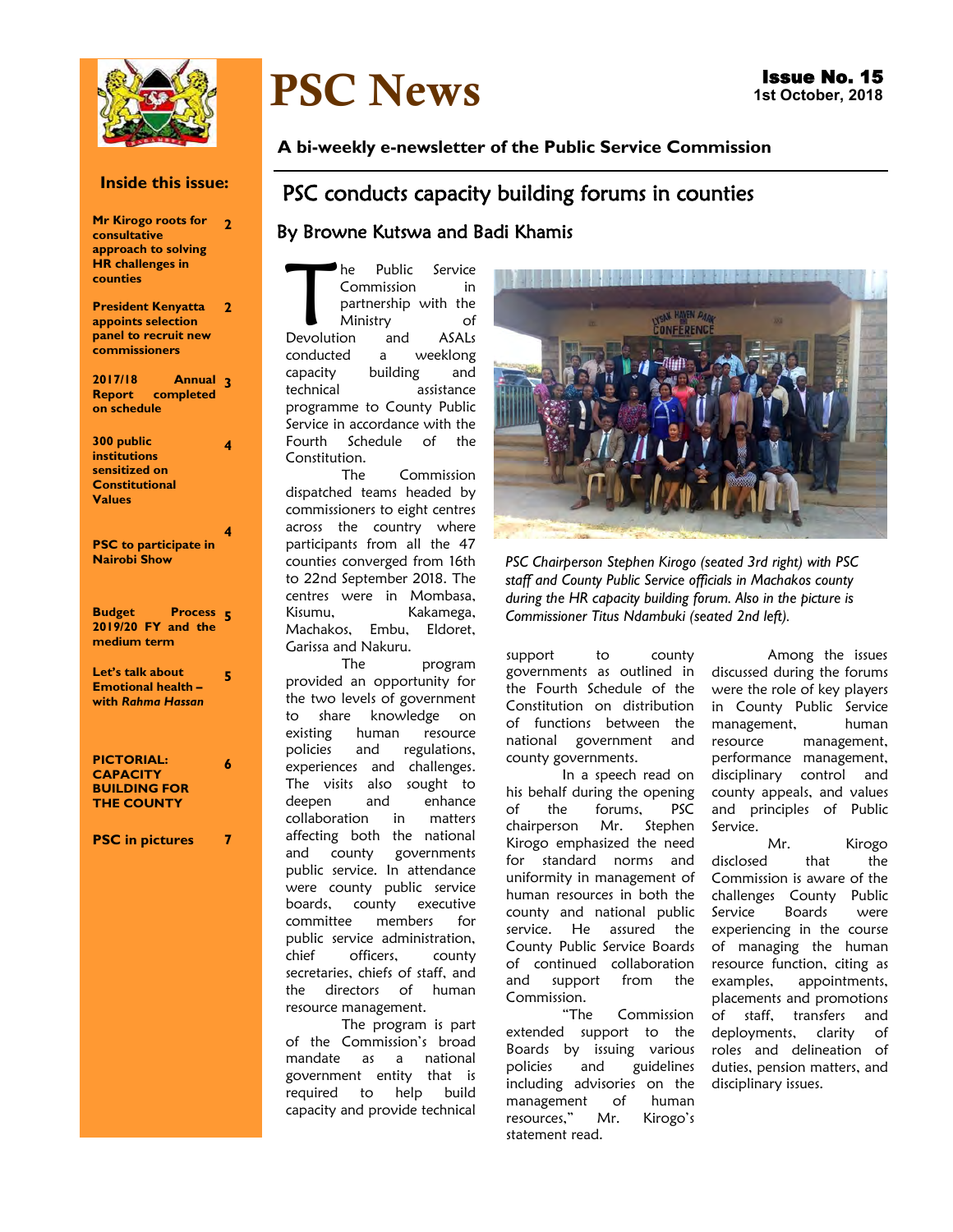# Mr Kirogo roots for a consultative approach to solving HR challenges in counties

## **By Joan Machayo**

**Phono Commission**<br> **Commission**<br> **Commission**<br> **Consultative approach to solving**<br> **Consultative approach to solving** ublic Service **Commission** chairperson Stephen Kirogo has called for a human resource challenges at the county level to enable county officers deliver services to the public smoothly.

Speaking at the Kenya School of Government (KSG) in Embu during the closing of the capacity building program for county public service officers, Mr. Kirogo reiterated the need for the various offices within the county public service to unpack their mandate and understand their roles in order



PSC Chairperson Mr. Stephen Kirogo

to drive change in their jurisdiction.

"Feedback is the breakfast of champions," he said. "Feedback will enable counties to formulate better decisions to improve and increase performance thus having a positive impact on *mwananchi*."

He urged County Public Service officers to embrace a culture of competitiveness in their day to day service delivery to the public.

Also present was the Director KSG Embu Dr. Josephine Mwanzia who informed participants that KSG was ready to work with the counties on strategies to strengthen boards and to share success stories in both the county and national government. She stressed that capacity building starts in the workplace and ends with the citizen.

# **President Kenyatta appoints selection panel to recruit new commissioners**

**By Pauline Muriuki and Badi Khamis**

Pesident Uhuru<br>
Kenyatta has<br>
appointed a<br>
selection panel<br>
that will pick a new vice resident Uhuru Kenyatta has appointed a selection panel chairperson and seven commissioners of the Public Service Commission. The term of the current commissioners comes to an end on  $8<sup>th</sup>$  of January 2019 after serving a sixyear non-renewable term as stipulated by the Constitution.

The selection panel is headed by Muthoni Kimani and comprises



*Members of the selection panel after being sworn in at Harambe House in Nairobi* 

Kennedy Kihara, Dr Francis Owino, Rose Mwaura, Dorcas Kemunto, Gilda Odera and Mohammed Gabbow. The panel has invited

interested persons to apply for the positions by  $12<sup>th</sup>$  October 2018. The current commissioners who are set to exit are Vice Chairperson Amb Peter ole Nkuraiyia, Commissioners Titus Ndambuki, Patrick Gichohi, Judith Bwonya, Lawrence Nyalle, Prof Michael Lokuruka, Veronica Birgen, and Catherine Omweno.

Current chairperson Stephen Kirogo began his six year term in August this year following his confirmation by Parliament and subsequent swearing in by Chief Justice David Maraga.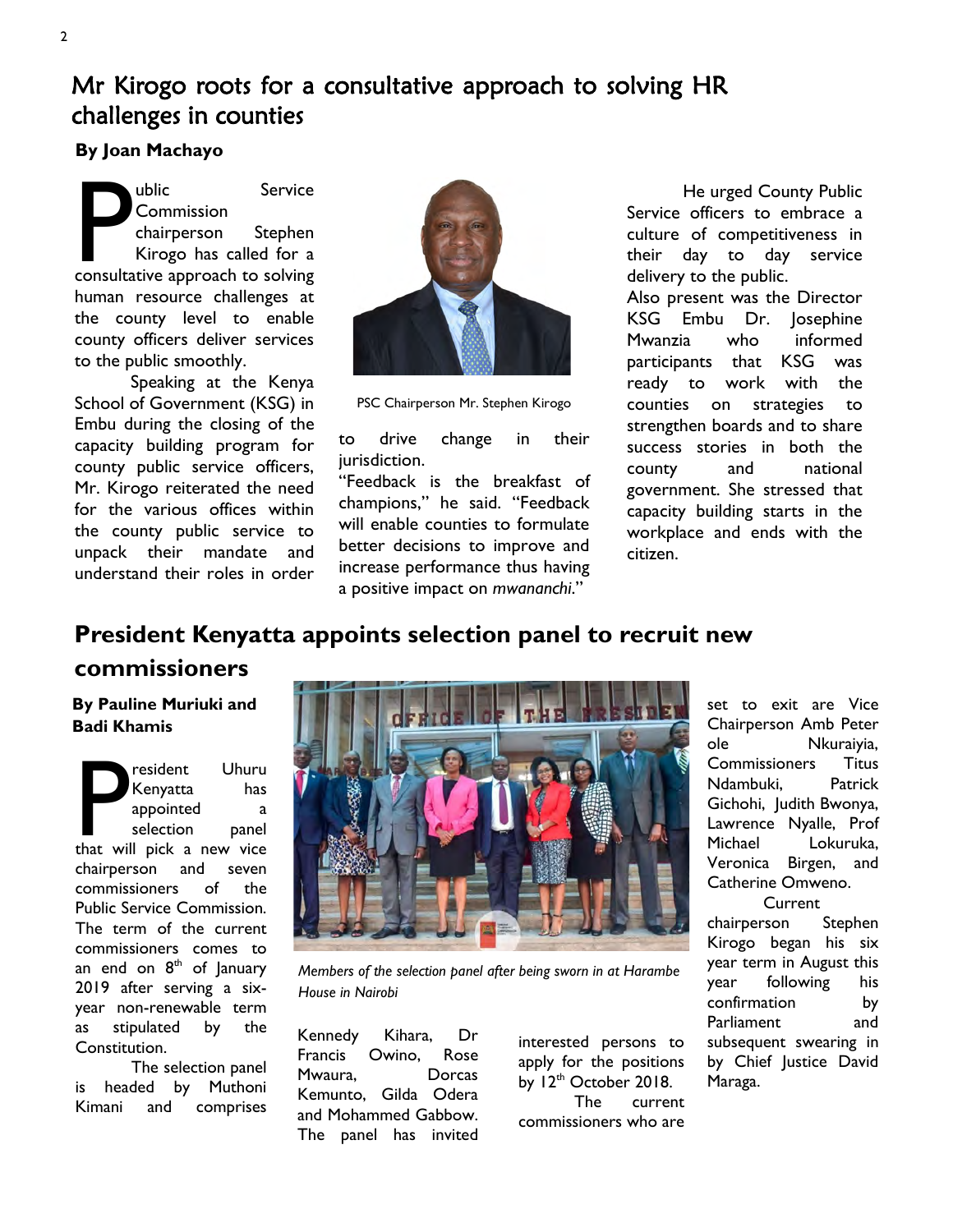# **2017/18 Annual Report completed on schedule**



L-R: Deputy Director Board Management Services George Mukabi, designer Nick Amanya, Deputy Director Compliance & Quality Assurance, Gabriel Juma and Chief Human Resource Management Officer Hannah Njoki during a meeting to finalize the Annual Report in the Commission boardroom

## **By Gabriel Juma**

The Public Service<br>
Commission Annual<br>
Report for the<br>
2017/18 Financial<br>
Year has been forwarded to he Public Service Commission Annual Report for the 2017/18 Financial the President and Parliament ahead of the  $30<sup>th</sup>$  September statutory deadline. Commission Secretary/Chief Executive Dr Alice Otwala signed off the Report on  $28<sup>th</sup>$ September 2018, following its adoption by the Commission Board on Tuesday 25<sup>th</sup> September, 2018 in compliance with Article 254(1) of the Constitution and Section 90 of the PSC Act of 2017.

Finalization of the Report was a joint effort of the Commissioners and the Secretariat. The process of preparation of the report

began with the appointment of an inter-departmental team led by Mr. Gabriel Juma. Other members of the team were George Mukabi, Browne Kutswa, Christine Baari, Joseph Kenei, Jeremiah Kagwe, Caroline Kiget, Rebbecca Kiplagat, Hannah Mwangi and Jethro Mosoti.

Commission Chairperson Mr Stephen Kirogo led Commissioners and CEO in congratulating the team for the excellent work that resulted in timely submission of the Report. The preparation of the report began with the team receiving submissions from all the Directorates. The team also received valuable data for functions undertaken by ministries and departments under delegated functions from the Compliance and Quality Assurance Directorate after the conclusion of the audit exercise in August 2018.

The report is organized into six chapters. Chapter one provides background information on the Commission. Chapter two highlights the delivery of the Commission's mandate. Chapter three covers collaborations, networks and partnerships. Chapter four outlines the financial and audit reports while chapter five highlights the challenges and opportunities. Chapter six presents the way forward. Unlike the previous reports, the way forward is presented in a matrix, outlining the commitments,

programmes and initiatives that the Commission hopes to implement within the next one year to improve service delivery.

Other key reports that are work in progress ahead of the November 2018 deadline are the Commission's End of Term Report and the 2017/18 Evaluation Report on Public Service Compliance with Values and Principles in Articles 10 and 232 of the Constitution.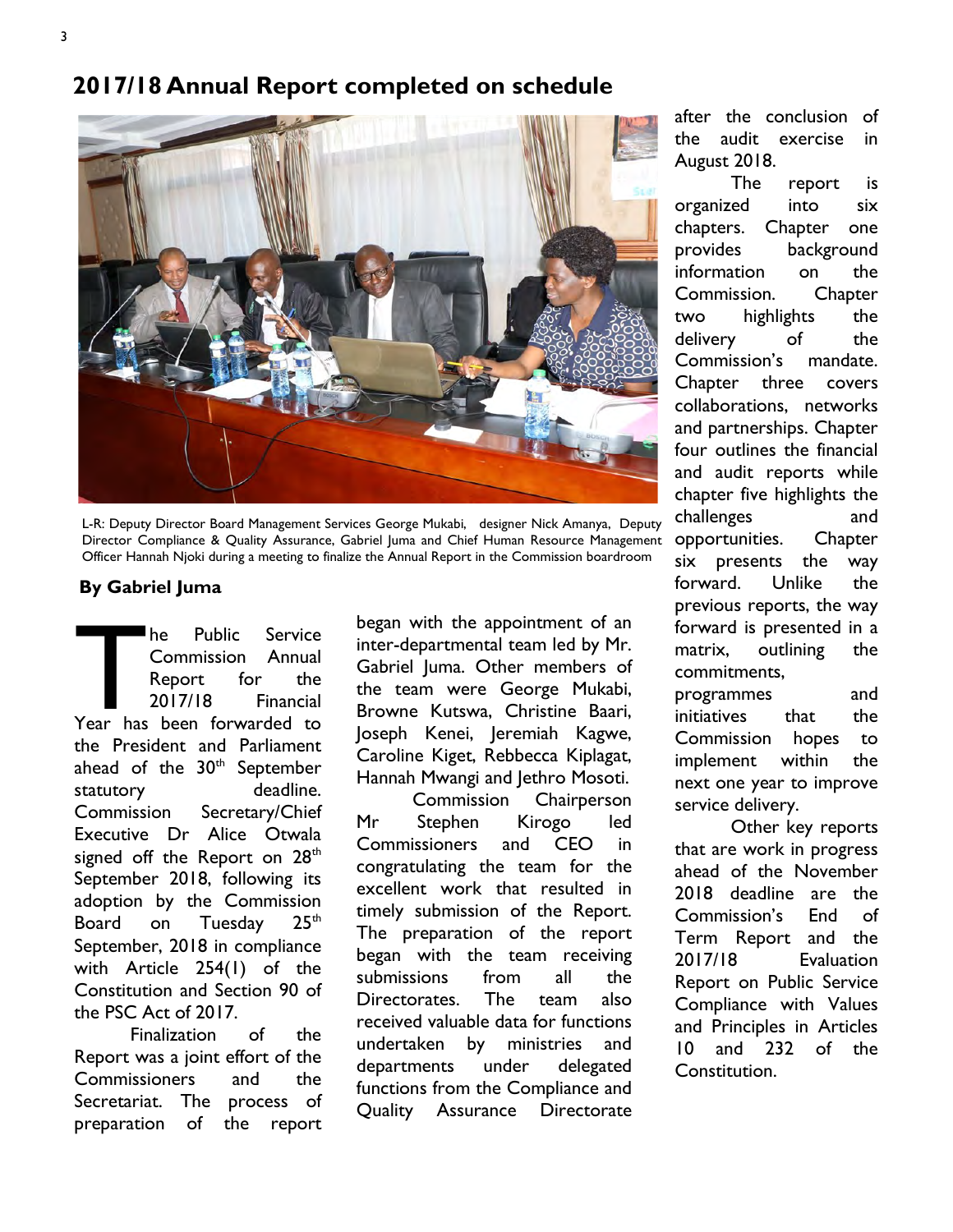# **300 public institutions sensitized on Constitutional Values**

#### **By Gabriel Juma and Isaac Mugo**

ver 500 officers from 300<br>
public organizations<br>
participated in a sensitization<br>
program on Constitutional<br>
values and principles at the Kenya of ver 500 officers from 300 public organizations participated in a sensitization program on Constitutional School of Monetary Studies. The Commission conducted the four weeks exercise from  $20<sup>th</sup>$  August to  $13<sup>th</sup>$ September 2018 targeting heads of Human Resource divisions and officers responsible for Governance from the participating institutions.

The institutions were categorized into five sectors namely: Universities; Constitutional Commissions and Independent Offices; Ministries and State Departments; State Corporations and SAGAs, and Statutory Commissions and Authorities. The sensitization was undertaken pursuant to Article 234(h) of the Constitution of Kenya and Section 64 of the PSC Act, 2017.

The objective of the sensitization was to appraise participants on the 2017/18 reporting cycle. After the workshop, participants were expected to take charge of the reporting processes since they remained the best placed to respond and manage the online tool. They were further urged to prepare a report for the CEO on the proceedings of the workshop and seek concurrence for constitution of a working team to



*Principal Governance & Ethics Officer Mr Isaac Mugo making a presentation during the sensitization on Values and Principles of the Public Service at the Kenya School of Monetary Studies* 

facilitate data collection.

Following the finalization of the sensitization exercise, the Commission has embarked on the process of gathering data from all public organizations. An online tool has been sent to the email addresses of the Heads of Human Resource in the 300 institutions. The deadline for submission of the required information is 8<sup>th</sup> October 2018 for the cross-cutting tool that was sent to all institutions and  $12<sup>th</sup>$  October, 2018 for the Institution specific tool.

The Commission expects all public institutions to comply in order to avoid being penalized for noncompliance in line with Section 64(4) of the PSC Act, 2017 which provides that any authorized officer or public body who does not comply is liable to disciplinary action in accordance with the applicable laws.

The Commission will analyze the data and prepare a report that will be submitted to the President and Parliament.

## **PSC to participate in Nairobi Show**

#### **By Pauline Muriuki**

The Public Service<br>
Commission will participate<br>
in this year's Nairobi<br>
International Trade Fair<br>
which will take place at the Jamhuri he Public Service Commission will participate in this year's Nairobi International Trade Fair Park showground from 1<sup>st</sup> October to 7th October 2018. The theme of this year's show is **"Promoting Innovation and Technology in Agriculture and Trade."**

The event is organized by the Agricultural Society of Kenya. It is the largest annual trade fair in the East African Region attracting over 300 local and foreign exhibitors and over 350,000 visitors. The show offers opportunities for regional, continental and global exhibitors to display and demonstrate their services and products. Its aim is to

enhance business integration through participation by all, both locally and internationally.

PSC will use the event to showcase its work in regard to recruitment and selection, policy development, policy implementation and promotion of values and principles. It will also use the forum to engage with stakeholders at different levels and receive feedback that can contribute towards enhanced service delivery. It is expected that by the end of the event, there will be deeper awareness about the functions of the Commission while new relations, networks and contacts will have been established. Among the visitors expected are students, county officials and public servants.



*Deputy Commission Secretary, Corporate Services Mr Simon Rotich briefing the PSC team that will participate in the 2018 Nairobi International Trade Fair during a meeting held at the Commission boardroom on 27th September 2018*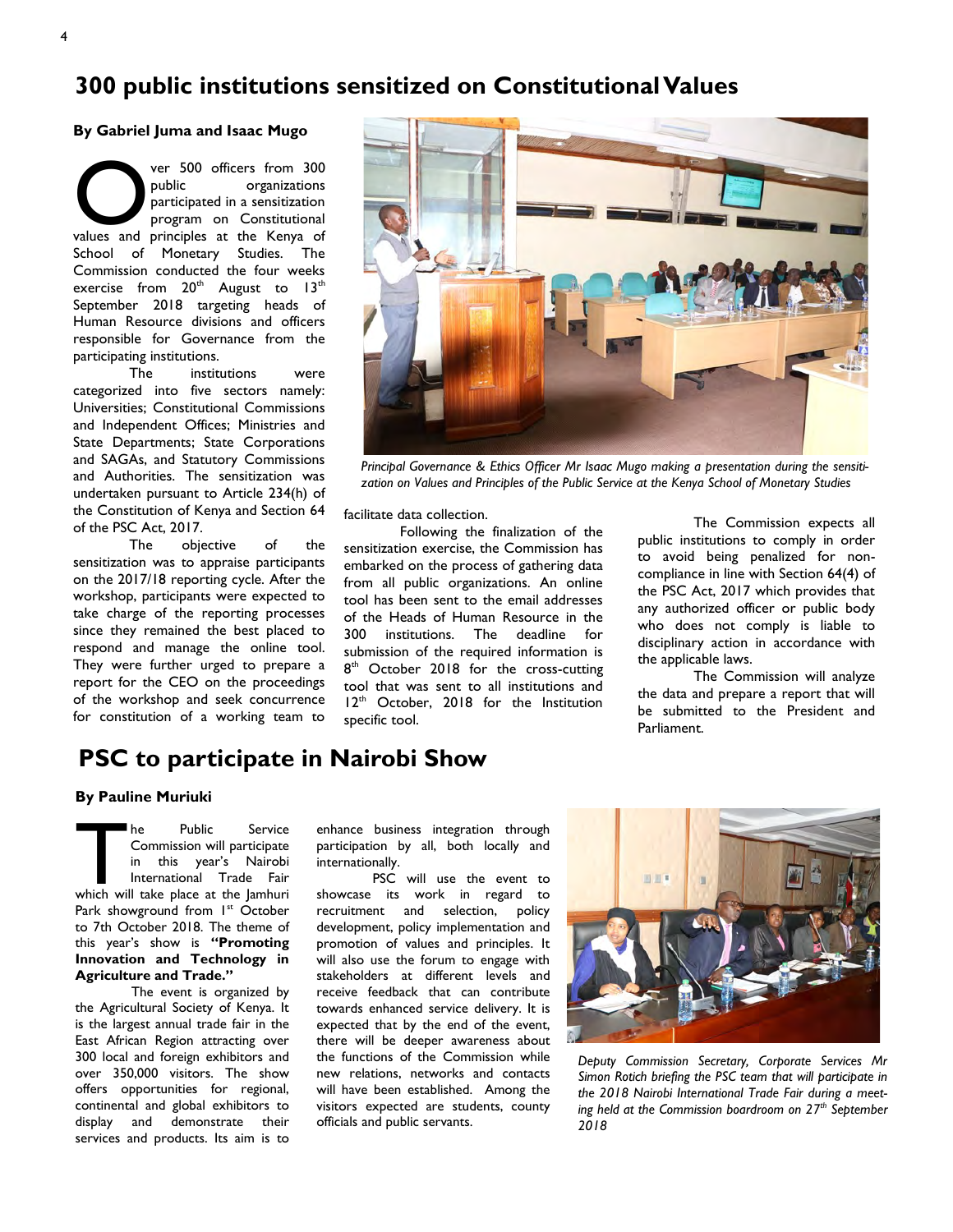# **Budget Process 2019/20 FY and the medium term**

#### **By Pauline Muriuki**

The Public Service<br>
Commission is in the<br>
process of preparing the<br>
Commission's budget for<br>
the period 2019/20 to 2021/22. This he Public Service Commission is in the process of preparing the Commission's budget for activity is in compliance with a circular issued by the National Treasury providing guidelines on processes and procedures for preparations of 2019/20 to 2021/22 medium term.

A technical team was appointed comprising officers from Finance, Human Resource and Planning Departments to embark on the process. The team converged in Naivasha from 16<sup>th</sup> to 22<sup>nd</sup> September 2018 for a working retreat. The team comprised Deputy Commission Secretary Corporate

Services Simon Rotich, Director Finance & Planning Dismas Ogot, Deputy Directors Finance & Planning Anastasia Kariuki and Ezekiel Ohando, Assistant Director Finance & Planning Rebecca Kiplagat, Statistician Alex Koros, Economist Joseph Kenei, Senior HRM Officer Mildred Akelo, and Principal Finance Officer Nelson Mithamo.

All directorates were required to submit their budget requirements for the period to Finance and Planning Directorate. These were to be consolidated, and reports prepared and presented to the Commission board. The reports are to be submitted to the National Treasury before 15<sup>th</sup> October 2018 to enable them to organize for Sector retreats where institutions are

expected to defend their budgets and bid for resources for the 2019/20 FY and the medium term.

The three reports prepared by the team are: Programme Performance Review (PPR) for 2015/16 to 2017/18 Financial years; Programme Based Budget (PBB); and Sub-Sector Report (SSR) for 2019/20 to 2021/22 Financial Years. The programme performance review presents the Commission's achievements for the last three Financial Years (2015/16 to 2017/18) and forms a basis for the preparation of the PBBs and SSRs 2019/20 to 2021/22 Financial Years.

# **Let's talk about emotional health – with** *Rahma Hassan*

**Emotional health** can lead to success in work and overall health. In the past, researchers believed that success made people happy. Newer research reveals that it's the other way around. Happy people are more likely to work toward goals, find the resources they need and attract others with their energy and optimism — key building blocks of success.

People who have good emotional health are aware of their thoughts, feelings, and behaviors. They have learned healthy ways to cope with the stress and problems that are a normal part of life. They feel good about themselves and have healthy relationships.

However, many things that happen in your life can disrupt your emotional health. These can lead to strong feelings of sadness, stress, or anxiety.

Even good or wanted changes can be as stressful as unwanted changes.

## **What You Can Do**

Research shows hardiness is the key to resilience for not only surviving, but also thriving, under stress. Hardiness enhances performance, leadership, conduct and both physical and mental health.

[The Road to Resilience](http://www.apa.org/helpcenter/road-resilience.aspx)

Learn how to develop and use a personal strategy for enhancing resilience despite challenging life experiences.

#### [Communication](http://www.apa.org/helpcenter/communication-parents.aspx)

Find a way to communicate your situations with a significant other.

#### **Live a balanced life**

Focus on the things that you are grateful for in your life. Try not to obsess about the problems at work, school, or home that lead to negative feelings. This doesn't mean you have to pretend to be happy when you feel stressed, anxious, or upset. It's important to deal with these negative feelings, but try to focus on the positive things in your life, too.

Some research has shown that having a positive outlook can improve your quality of life and give your health a boost. You may also need to find ways to let go of some things in your life that make you feel stressed and overwhelmed. Make time for things you enjoy.

*Adapted from Review of research challenges, assumption that success makes people happy.*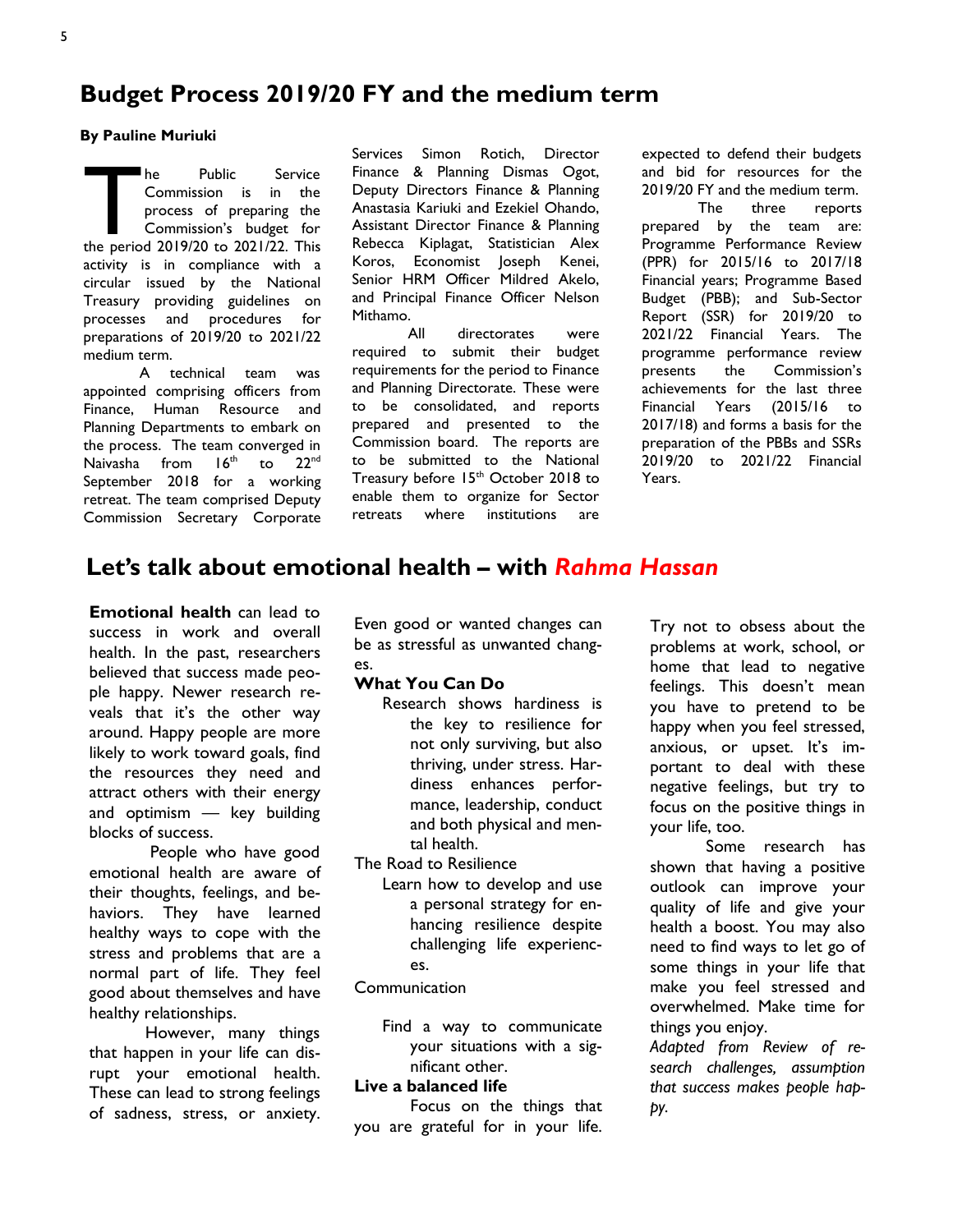## **PICTORIAL: CAPACITY BUILDING FOR COUNTY PUBLIC SERVICE, 16th -22nd SEPT.2018**



PSC Chairperson Stephen Kirogo is received by Isiolo County Public Service Board member Ms. Lucy Mworia



*Commissioner Veronica Birgen (seated 3rd right) with PSC officers and County Public Service officials in Kisumu* 



*Vice chair Peter Nkuraiyia (standing 6th left) with PSC staff and County Public Service officials in Nakuru*



*Commissioner Judy Bwonya (5th right) with PSC staff and County Public Service officials in Eldoret* 



*Kakamega governor Wycliffe Oparanya (in red tie) with Commissioner Catherine Omweno (2nd left) and County Public Service officials* 



*Commissioner Lawrence Nyalle (seated 3rd left) and County Public Service officials in Garissa*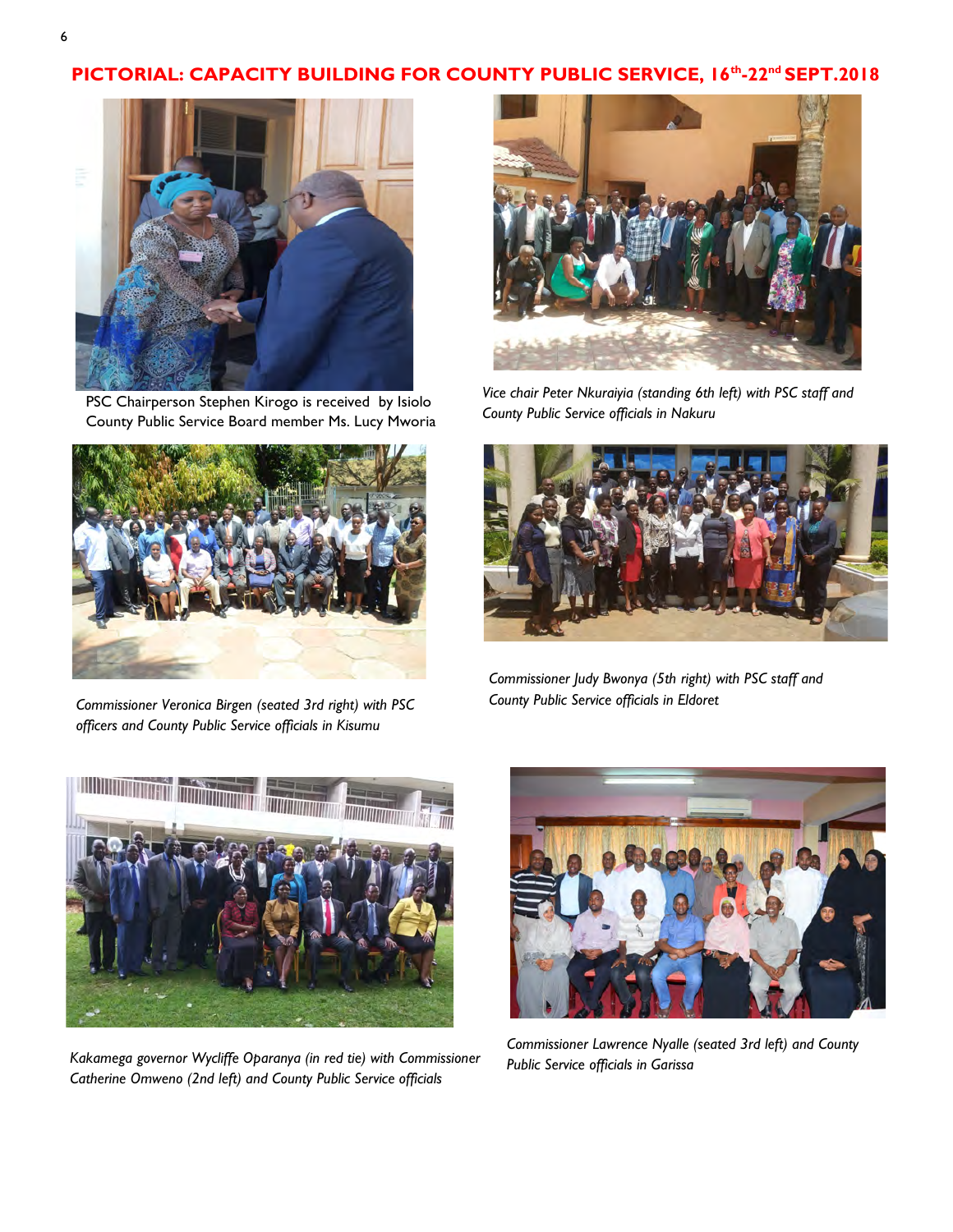## **PSC IN PICTURES**



*Left:* L-R: *The Chief Executive Officer Kenya Institute of Management Mr Muriithi Ndegwa, Cabinet Secretary Ministry of Public Service, Youth and Gender Affairs Prof Margaret Kobia, PSC CEO Dr Alice Otwala and advisor in the public service ministry Mary Kimonye during the 6 th Women in Leadership Conference at Whitesands Beach Hotel, Mombasa.*



*PSC CEO Dr Alice Otwala (centre) in discussions with the Course Coordinator of the London-based Public Administration Institute Ms Denise Smart who paid her a courtesy call in her office at Commission House. Also in the picture is the Deputy Director Research & Policy Analysis Dr Sylvester Obong'o.*



*Deputy Director Corporate Communications & Media Relations explains the exhibition strategy that the Commission will deploy in this year's Nairobi International Trade Fair during a briefing meeting held at the Commission boardroom on 27th September 2018*